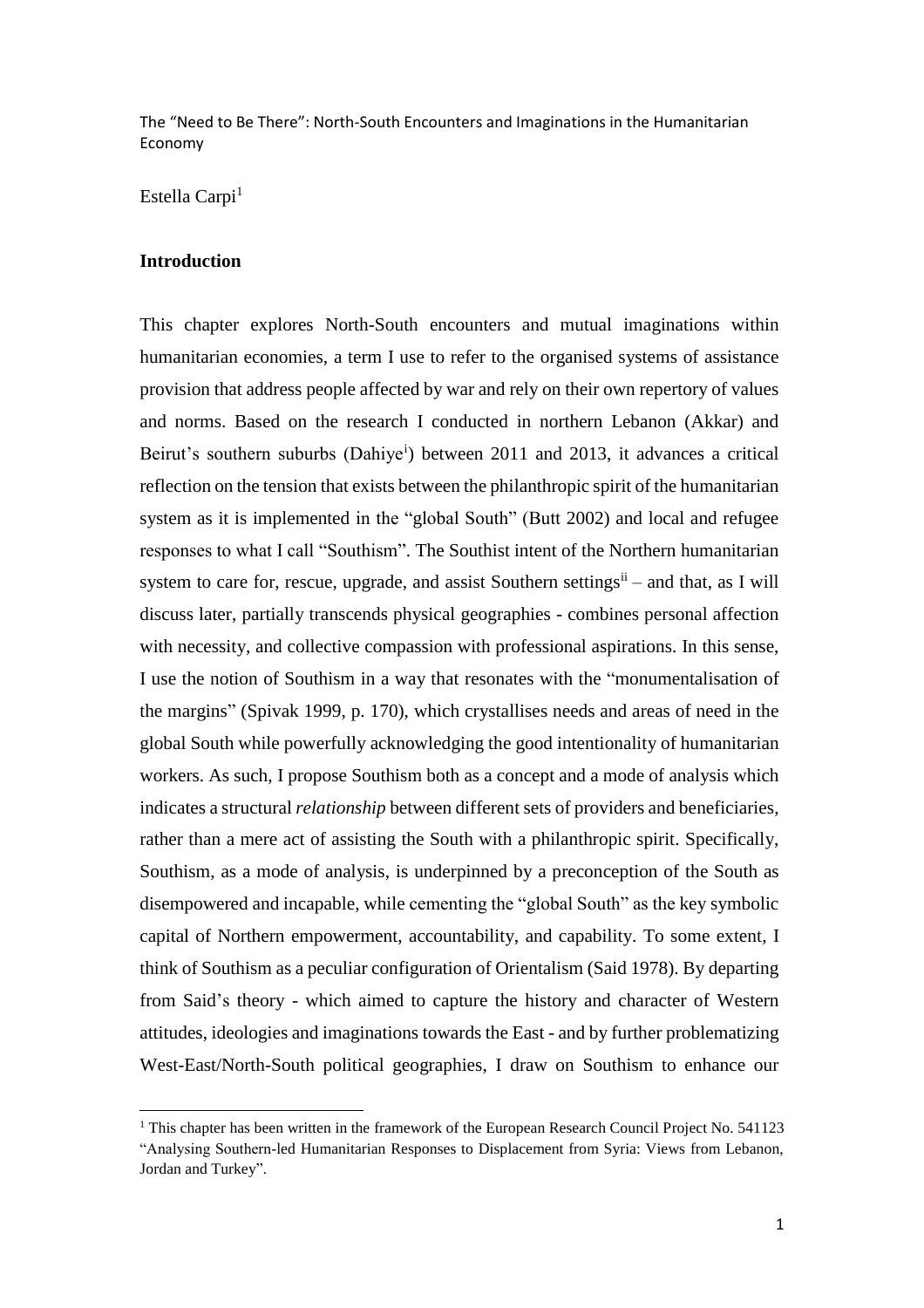understandings of the power differences that underpin and characterise relationships between providers and recipients. In an effort to expand longstanding debates on the paternalistic compassionism of humanitarianism (Arendt 1994; Barnett, 2011), as will be evident, I refer to the humanitarian way of dealing with otherness. As such, I argue that Southism does not merely make the global South, or Southern elements in the North, its special *place* – as Said does with the Orient – but it is, rather, employed by Northern and Southern actors to reassert, solidify, and legitimise the Northern humanitarian presence and actions.

I am, of course, far from the first researcher to advance considerations on the hegemonic culture of aid provision and the diverse responses of beneficiaries to such hegemony. Nevertheless, a close analysis of how such North-South relations and imaginations are reproduced in the specific context of these two Lebanese settings opens up further avenues of inquiry - as well as concerns – into hard-to-die humanitarian hierarchies. The humanitarian approaches to thinking about and assisting the needy that I discuss here have to do with disparate sides of the world. The global humanitarian lifestyle I aim to explore is about social class, economic status, and the freedom to move inside vulnerable areas and opt for educational and professional migration. From a conceptual perspective, this analysis strives towards a geography-free interpretation of Southism. While passports and nationalities still prove their efficaciousness in times of risk, my interpretation focuses on the identification of comfort zones, which protect lifeworlds, ease, and privilege across passports. The hegemonic culture which underpins the "NGOisation" of postcolonial settings (Ferguson 1994, Fischer 1997, Schuller 2012) is a discourse theory that, on the one hand, can sometimes be adopted regardless of the geographic context of its primary subjects; and, on the other, can unearth the organisational and individual ethics of international and local practitioners in approaching southern settings affected by crisis. This conceptual, geography-free approach is functional to contextually articulate the "too-easy West-and-the-rest polarisations sometimes rampant in colonial and postcolonial discourse studies," which rather end up legitimating by reversal the (both northern and southern) colonial attitude itself (Spivak 1999, p. 39). In other words, from an exclusively conceptual perspective, when I talk of humanitarian Southism there can be no "outside".

Nonetheless, my analysis limits itself to showing some of the moral and material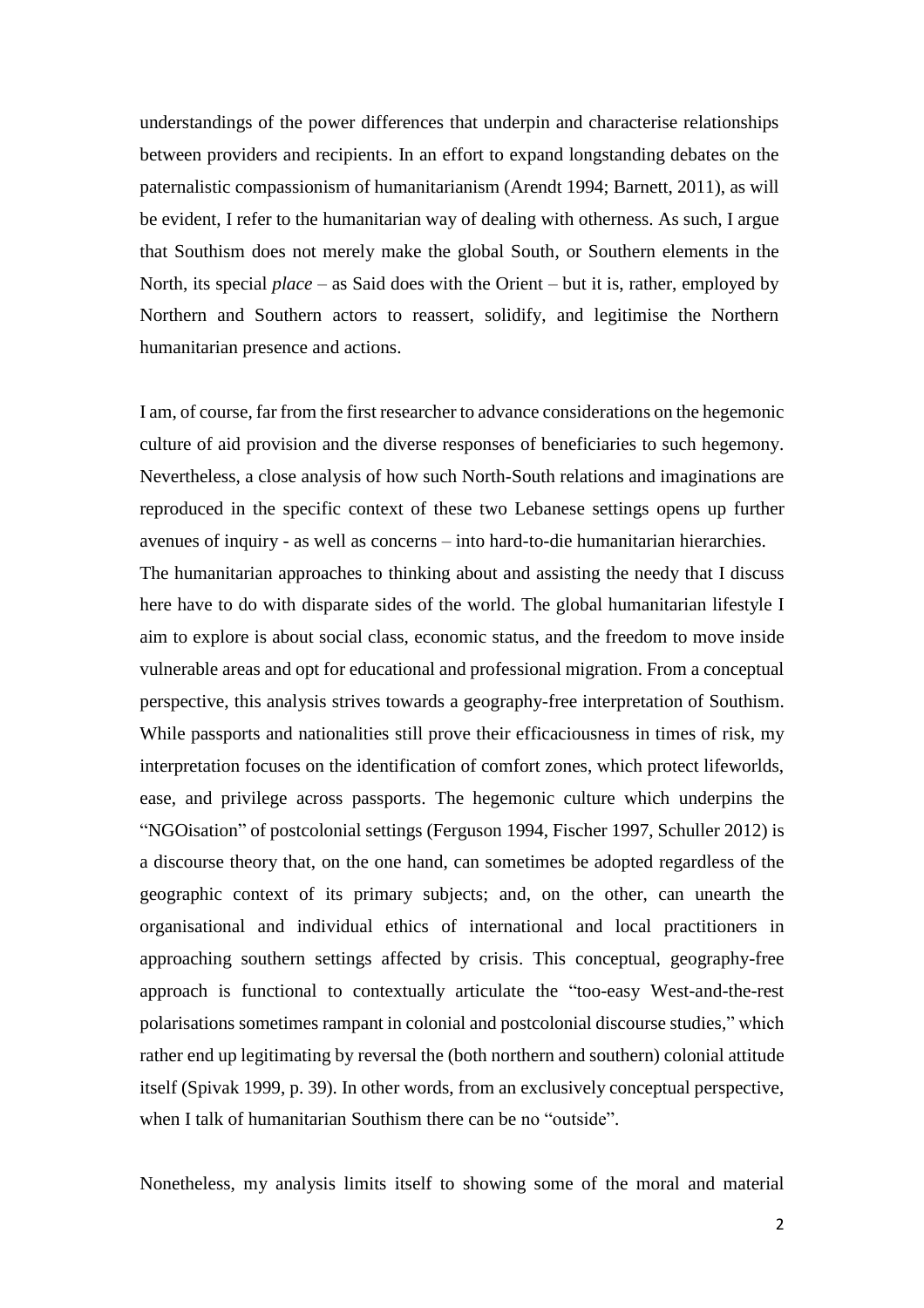implications of Southism. After all, the feelings, intentions, and aspirations which often underlie the humanitarian career (Malkki 2015) make such Southism not a matter which can be straightforwardly addressed in the short term. More specifically, what I have chosen to label as "humanitarian Southism" is an analytical framework that makes it possible to investigate humanitarian actors' tendency to believe that, whenever a new emergency breaks out, Lebanon – like other "fragile states" (Fayyad 2008) - would collapse without their help. Within the framework of my field research in Dahiye and the villages of Akkar, it is possible to analyse the behavioural pattern of the international humanitarian apparatus, in which both local and international practitioners work.

The chapter draws on in-depth interviews and extensive participant observation carried out between September 2011 and November 2013 in Beirut's Dahiye area - namely the districts of Borj al-Barajneh, Choueifat, Haret Hreik, al-Ghobeiry, ash-Shiyyah, al-Mreije and Hadath - and the Akkar villages of al-'Abdeh, Bebnin, al-Bahsa, Bellanet al-Hisa, Wadi Khaled, and the town of Halba. In Dahiye I interviewed 17 Shiite families and 25 individuals. I also conducted interviews with 68 practitioners working in nongovernmental organisations (NGOs)<sup>iii</sup> which, in the aftermath of the Israel-Lebanon 2006 war, had collaborated with representatives of the Lebanese Ministry of Health and Social Affairs, and with Dahiye's municipalities. In Akkar, I interviewed 43 humanitarian practitioners working in NGOs and UN agencies, <sup>iv</sup> and 140 Syrian individuals who had relocated from Syria to different villages in North Lebanon.

I selected my research interlocutors on a day-to-day basis, and I resorted to chain sampling (also known as 'snowballing') to recruit interviewees: in essence, my first participants suggested the names of acquaintances to help me identify new interviewees. I used to meet with them in informally organised settings, especially in private houses and local cafés. Despite my fluency in the local dialect and my compliance with the local behavioural culture, I embodied the international community to the eyes of my interlocutors in two main ways: as an international researcher looking at crisis in Dahiye, and as an activist ethnographer in Akkar, where I engaged in selfstarted acts of aid provision, and I volunteered in a Syrian committee assisting refugee newcomers.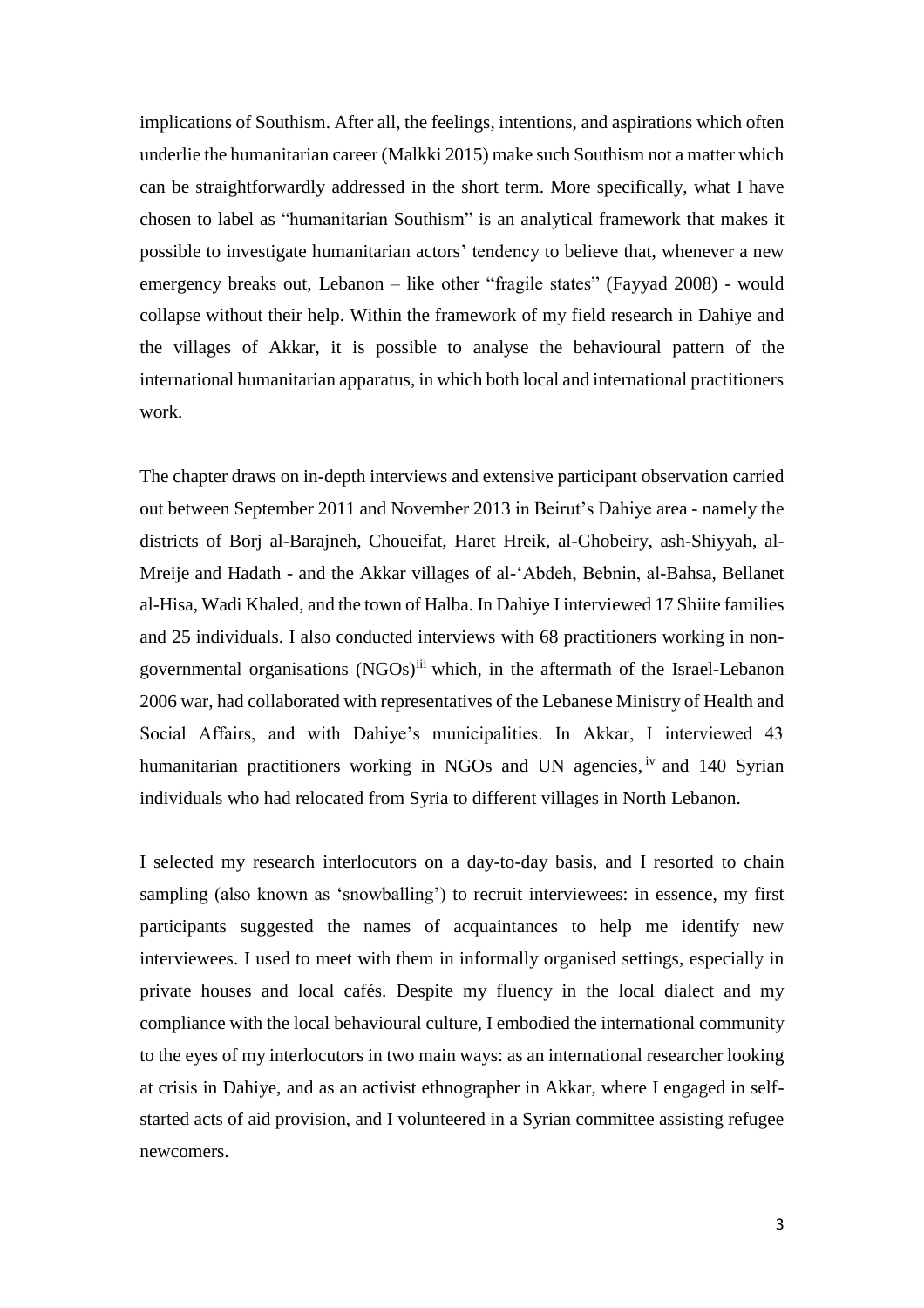Using the discursive strategy of Southism, in this chapter I intend to discuss the encounters and the imaginations that characterise the Lebanese humanitarian economy. While encounters indicate material human processes that can promptly be evidenced, imaginations refer to collective discourses and perceptions, which, implying rational thinking and theorisation, for the sake of an accurate epistemology, still need to be differentiated from encounters. Therefore, encounters and imaginations cut across the everyday realities of both refugees and aid providers. I firstly unfold North-South actual encounters by adopting two analytical categories: The "epistemic failure" of humanitarian workers who lack fine-grained knowledge of the targeted area, including the local language, customs and history; and the "material discrimination" within the humanitarian organisation of labour, which sets pay-scales, individual safety measures and professional accountability in different ways based on the nationality of its members of staff.

The chapter then proceeds to examine the mutual imaginations of beneficiaries and providers within the humanitarian economy, by primarily tackling three themes. First, "humanitarian tourism", which is locally generalised as the international approach *par excellence* to areas of contemporary Lebanon that are exposed to cyclical outbursts of violence. Second, humanitarianism's "politics of blame," that burdens the local society with the "structural sin" (Bhaskar 2000) of preventing successful foreign interventions. Third, the Southern moral and political expectations placed on the global North, which are here translated into the way in which Syrian refugees imagine the so-called international community and its actions. This chapter addresses these articulated North-South dynamics, which shape and are shaped by the humanitarian economy.

# **North-South Humanitarian encounters**

The concept of Southism that I seek to advance in this chapter tends to embrace various segments of the international community and Lebanon's globalised middle class, who are increasingly employed in humanitarian organisations due to the governmental imperative of enhancing local employment in the response to domestic and regional crises. In the wake of neoliberal "job creation" (Hanieh 2015, p. 133) and with the increasing professionalisation of humanitarian assistance provision, both local and international NGO workers typically move from one organisation to another with diverse frequency, changing tasks inside the same organisation or moving across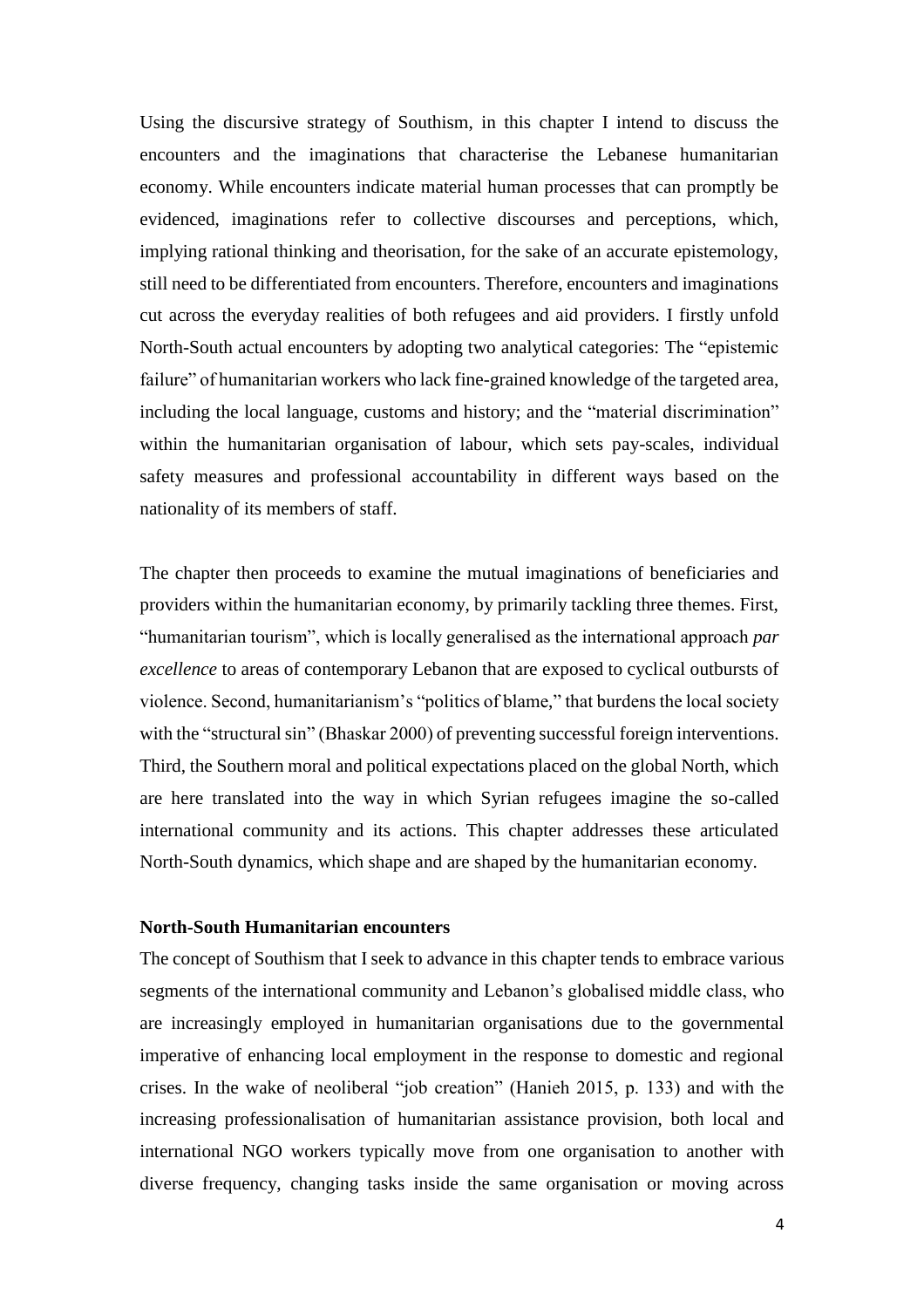regions, either within Lebanon or elsewhere. These factors render nationality an important variant as long as it is able to problematise humanitarian recruitment policies and professional ethics. Indeed, it goes without saying that, through a process of NGOisation and professionalisation of philanthropy - as some scholars have already noticed (Mac Ginty and Hamieh 2010; Mercer and Green 2013) -, local humanitarian workers *also* develop a hegemonic culture with respect to the "needy". This therefore becomes a culturally nuanced *habitus* of hegemonic provision, a *habitus* that is composed of a shared sense of epistemic superiority: knowing more about domestic vulnerability and systematic solutions than ordinary citizens or than the crisis-affected people themselves. It is also composed of moral self-legitimisation, in assisting and voicing those individuals who, allegedly, can only *be assisted* and *be given a voice* (Arendt 1958, Agamben 1998, Pandolfi 2000).

Moreover, in this framework, material privileges and epistemic authority tacitly grant professional accountability, knowledge and prestige to international staff members (also see Fiddian-Qasmiyeh in this volume). The latter's "resource-hungry lifestyle" (Spivak 1999, p. 6) has been defined as "socially light and materially heavy" (Redfield 2012, p. 360), that is scarcely engaged with local history's legacies and relationships, but demanding a substantial return for their mission while living more uncomfortably than they could, or even somehow endangering their lives. To a certain measure, hence, social and material gravity (Redfield 2012) acquire different degrees through nationality. I keep these important considerations in mind while I turn to discuss the specificities of how epistemic failure and material discrimination play out on the ground.

## *Epistemic failure*

Epistemic failure implies a lack of or insufficient local knowledge, that is the language, customs and history of the area of intervention. Scholars and practitioners have long noticed that, most of the time, epistemic accountability is exclusively attributed to international humanitarian actors (Anderson 1999, Polman 2011, Redfield 2012, Mercer and Green 2013), while aid recipients simply allow the former to gain understanding but cannot explain things themselves. Also, during my personal field experience in Lebanon, humanitarian providers often suggested that I should never have trusted the words of local beneficiaries if I had wanted to conduct rigorous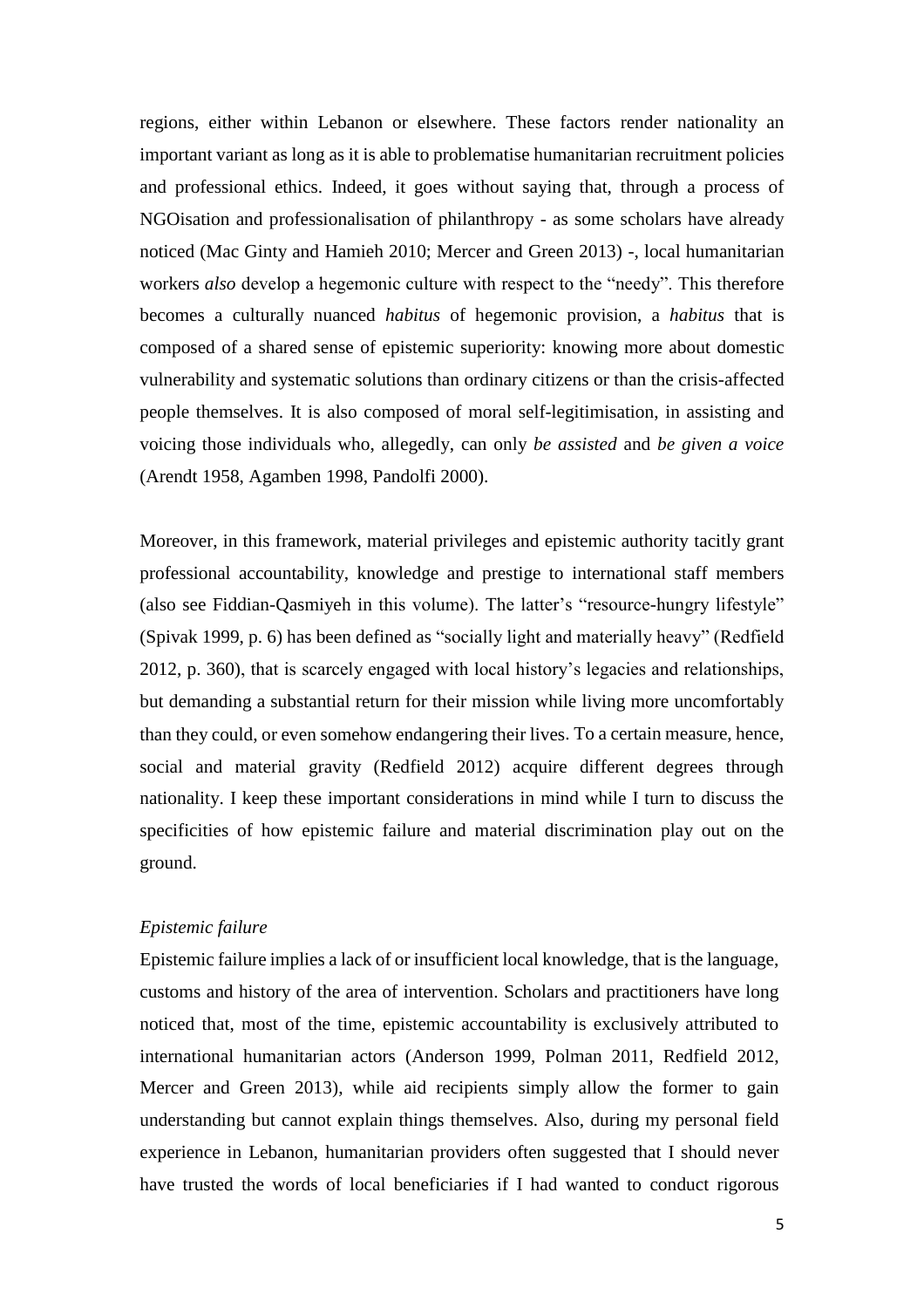scientific research in the field. This dynamic is reminiscent of the Arendtian binary of biographic and biological lives, according to which the world would become divided up into voiceless victims on the one hand and people who can witness, narrate, and better explain the lives of such victims on the other (Arendt 1958). By this token, an international practitioner<sup>v</sup> who had worked in a Beirut war-affected zone in the summer of 2006 affirmed:

"Local NGOs in Lebanon are all family run and tribal-like, whereas we don't have clan ties with anyone, and therefore the internationals are the only ones who have the ability to become accountable among people without having to bargain something for something else."

Nevertheless, my field research shows that NGO and UN workers were highly dissatisfied with a lack of institutional coordination and consequent overlapping projects. Self-criticism was not missing in their accounts, which conveyed how bad coordination actually was largely due to their own scarce knowledge of the context of intervention, having no possibilities of acquiring it whilst carrying out their daily tasks (which already require extra working hours). The high turnover of staff, moreover, leads to relying on inexperienced staff over the course of time.

Likewise, my fieldwork indicates that most local and international practitioners were scarcely aware about the previous projects that had been conducted by their own organisation, and about funding sources and policies, domestic and international regulations, and local customs. INGOs and UN agencies usually justify the lack of contextual knowledge with the request for technical skilfulness that is universally applicable regardless of local specificities. The frequently observed lack of contextual knowledge among international humanitarian environments is, rather, valued as a guarantee of moral detachment and impartiality in contexts of conflict (Prendergast 1996). In addition to the technocratic criteria of recruitment, a reason behind such an epistemic failure is surely physical distance. In this regard, an international practitioner<sup>vi</sup> working for an NGO in an Akkar town contended in our interview that: "We all work in the same building: INGOs and UN agencies. I mean… it looks like an ivory tower: We're totally out of people's reach." Even though humanitarian workers in Lebanon generally do not lead an in-compound life vii – unlike countries like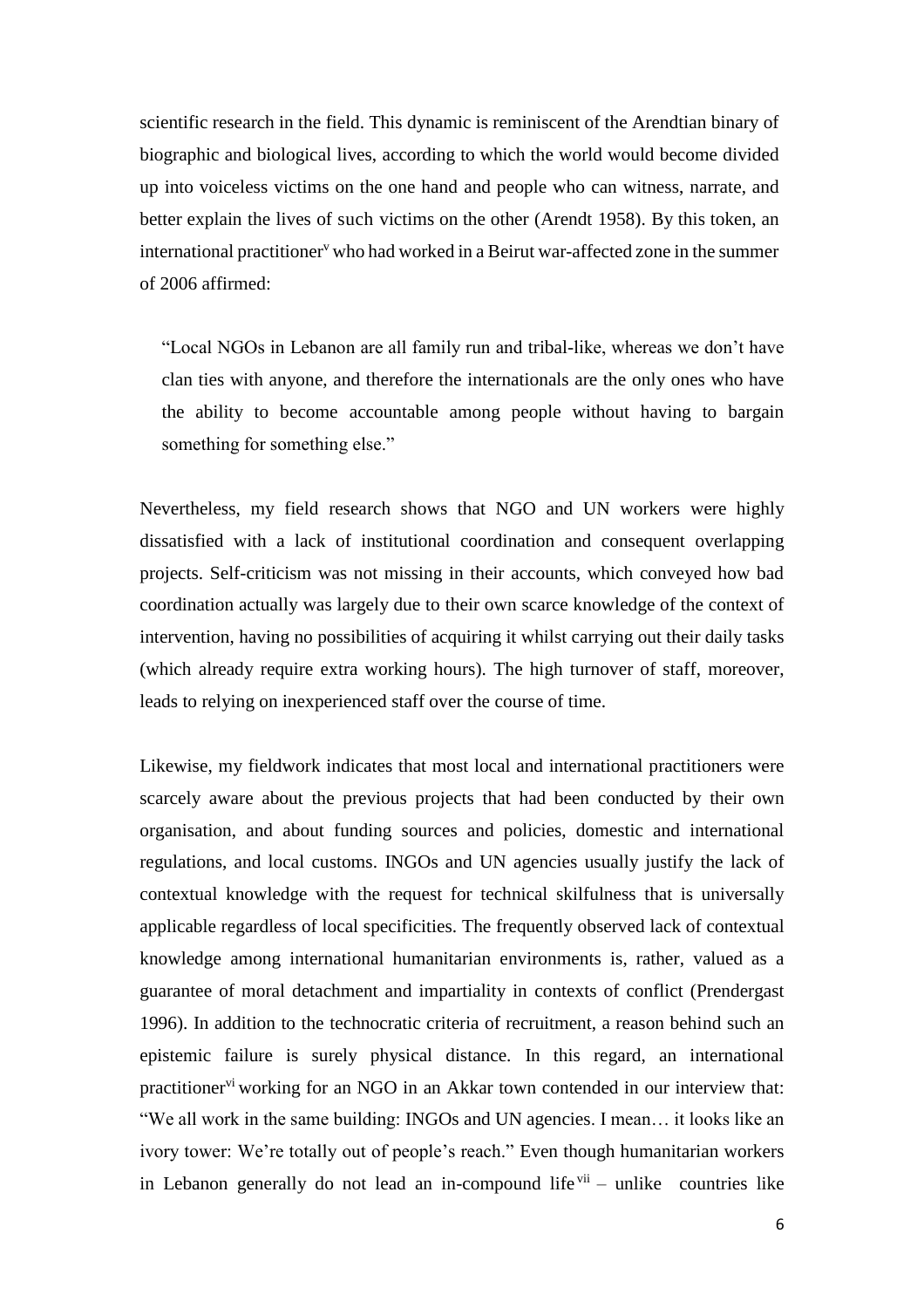Afghanistan, Nigeria, and South Sudan – humanitarian lifeworlds are still protected and preserved through softer forms of "physical bunkerisation" (Duffield 2015, p. S85), which, in turn, hamper the development of contextual knowledge.

## *Material discrimination*

The second type of encounter that I illustrate here is material discrimination. Material discrimination sets pay-scales, individual safety measures, and capacities to move, specifically according to the nationality of humanitarian staff members. This leads to the internal reproduction of hierarchical relationships - identifiable as North and South - within the humanitarian economy.

In the interviews I conducted in Dahiye and Akkar, regional humanitarian workers – mostly Lebanese locals or people coming from other Arab countries - often highlighted the disadvantageous pay-scales that they were doomed to receive at work, even when possessing more than one passport, or being dual citizens of both a Northern and a Southern country. According to the interviews, the policies of some NGOs institutionalise material discrimination by allocating payments to cover the rent of international staff members only. Generally, neither regional nor local staff affirmed they had their rent paid by their employer, and only few of them affirmed that they benefitted from a small house allowance.

Whilst NGOs tended to exclusively deploy local staff in the field for security reasons – a policy, moreover, which sometimes exposes them to actual risk – their mobility remained limited, and their privileged lifestyle poorly protected and unguaranteed. Locals, unlike international workers, affirmed they could move with difficulty from one organisation to another, in an environment where professional mobility, as already stated, is highly rewarded. Another example for this stunted local mobility is provided by the possibility of being evacuated in times of actual crisis or global risk, as proved in September 2013 when there were indications that the United States might intervene in Syria to topple the Assad regime: I remember that Beirut was emptied in two days. NGO branches across the country had been shut down, NGO international staff were all called to Beirut to be ready to be evacuated if needed. In the meantime, local staff had to return to and remain in their unsafe lifeworlds.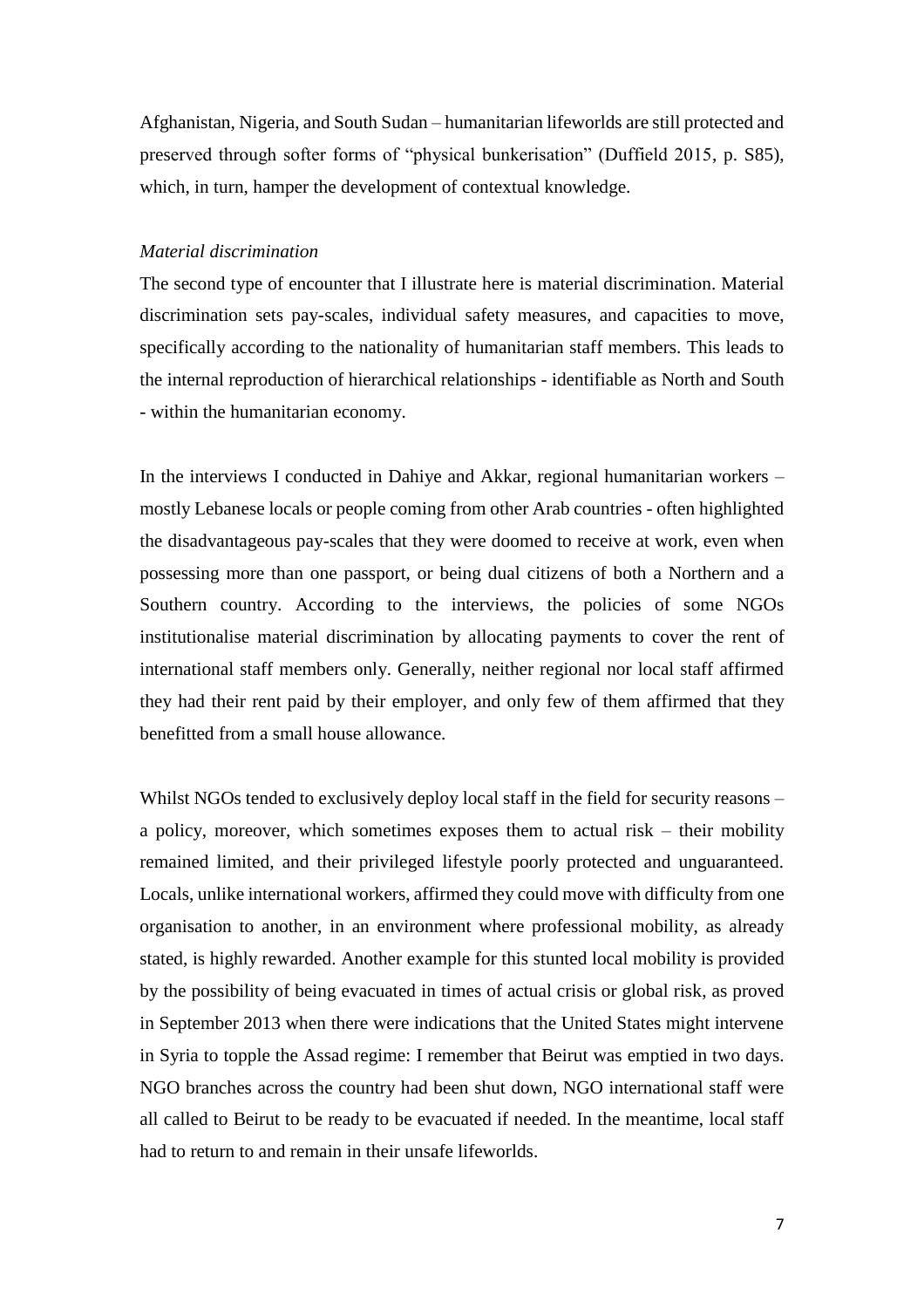Geopolitical uncertainty was able to mark an uncomfortable line between Northerners and Southerners within the humanitarian economy. Dahiye's internally displaced people and refugees significantly expressed their resentment towards local professionals, who are allowed easy access to international (resourceful) networks and who had come to represent the only "local good governance" (Mercer and Green 2013, p. 113) foreign governments aspire to work with. This exacerbated the moral divide across local and refugee social classes. Furthermore, Lebanese regulations allowing the employment of only a fixed and small number of Lebanon's Palestinian refugees and Syrian nationals in the local staff of humanitarian organisations ended up ethnicising such a class divide.

#### **Humanitarian imaginations**

I now adopt "humanitarian Southism" as a framework of analysis to explore the mutual imaginations that providers and humanitarian workers produce within the humanitarian economy. First, I will disclose a form of local disaffection, which I call "humanitarian tourism". Second, I will examine the humanitarian politics of blame on local structures and cultural mentality. Third, I will unfold the refugee discourse around the "betrayal" of the international community, which stands in contrast to the humanitarian-claimed "need to be there". Indeed, the humanitarian actors operating in several of Akkar's villages used to stress their idea of *being* necessary in the particular area. They considered their intervention to be self-legitimised by their supposedly neutral and impartial intervention. An international NGO employee<sup>viii</sup> working in an Akkar village expressed the need to be there as follows:

"We *have to* be there, since local people, particularly if affiliated with other religious groups, won't do anything for other communities. There would simply be a huge void in the places in which we're currently intervening. Moreover, social services here are corrupt and weak… We cannot really change what historically has been the cancer of this region."

This statement supports the conviction that if those positions were not covered by an allegedly impartial Western practitioner, they would never be taken by a large number of local – or, more broadly, Middle Eastern - humanitarians, who certainly would not want to challenge their system of values and beliefs by taking part in such a social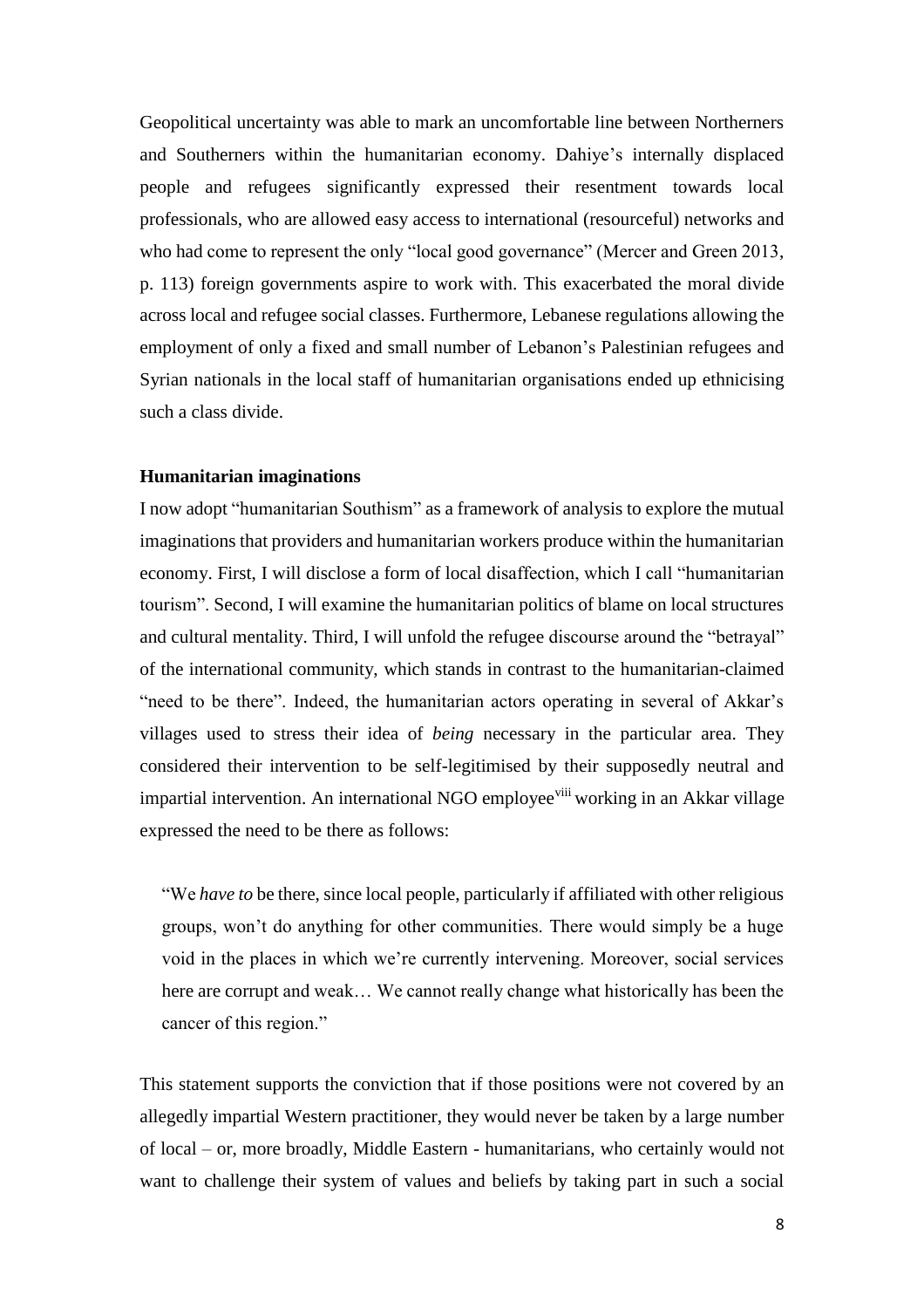endeavour. In some cases, international NGO workers were specifically referring to the idea that a Christian Lebanese national would not feel safe or at ease working among Sunni Syrians who have more sizeably relocated to the Sunni villages in Akkar. Thus, most of the NGO and UN workers I interviewed spoke in terms of "Churchillian responsibility" (Spivak 2004) – that is, the self-legitimated right to intervene, vested as a moral duty towards the assisted - rather than their own *right* to work there; therefore, they rarely recognised how their job was simply a way to earn a living, and, at times, even earning it with several additional privileges.

I will now proceed to discuss the specificities of the local imaginations around humanitarian tourism in Beirut's Dahiye, the politics of blame of the humanitarian system, and the discourse which voices the expectations of Syrian refugees towards the international community in Akkar's villages, which also constitutes a peculiar politics of blame.

### *Humanitarian tourism*

With the hindsight of in-depth interviews and participant observation in Dahiye from 2011 to 2013, locally displaced people who benefitted from humanitarian assistance at the time of the Israel-Lebanon war of July 2006 pointed to the international humanitarian system's "touristic" approach by describing the international humanitarian worker as '*aber sabil*: a "passer-by". Likewise, local NGOs<sup>ix</sup> highlighted the "humanitarian scandal" that occurred when the UNDP and some staff from the International Committee of the Red Cross (ICRC) left Lebanon because it was believed that Israel would destroy Hezbollah within three days. Beyond the distress caused by war itself, this perception among the locals of multiple forms of "humanitarian tourism" increased the sense of uncertainty in Dahiye.

My fieldwork showed how Dahiye's war-affected population had grown to mistrust, and hold different levels of hostility towards, the "international community" (*almujtama' ad-duwali*), who had allegedly rushed over to rescue them in 2006 in the wake of the Israeli aviation's attacks. A press release in the Lebanese newspaper *al-*Akhbar<sup>x</sup> reported that tonnes of emergency relief tools due to be supplied by the UNHCR – including mattresses and aid kits – were burned by the agency before being distributed, as they had been spoiled because of inadequate protection whilst in storage.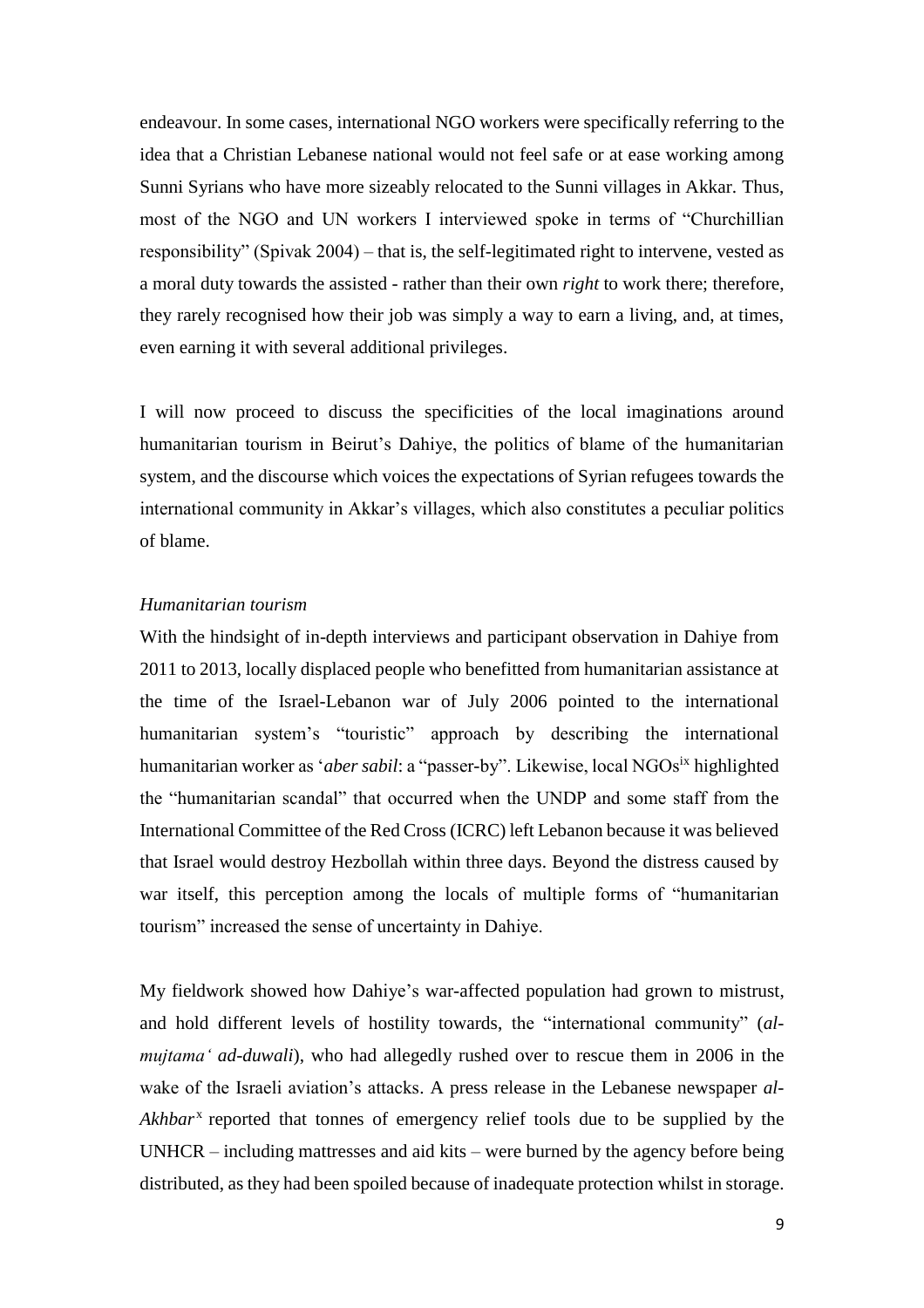The 'fire episode' was compared to the "smell of corruption" (*raihat al-fasad*) at the Lebanese government's High Relief Commission and the utter unreliability of the UN staff who, from a local perspective, did not actually care about people's safety.

The widespread local perception of dealing with opportunistic war tourists, which I observed, speaks to the historical framework of the Beirut southern peripheries. Dahiye has long had an image of urban wreckage and massive destruction, deprivation and misery. The area suffers from external stereotyping and neglect (Harb 1995 and 2006, Deeb 2006) and has nearly always drawn the interest of outsiders during times of emergency and displacement. Social responsiveness to a "touristic" international humanitarian industry in 2006 seemed to lead locals to show greater entitlement in claiming that particular territory as theirs during both war and peacetime. This action clearly counters the international aid industry's temporary exploitation of war-affected areas. "Westerners are all tourists, even if they've spent 30 years in this country", said the leader of a prominent local NGO.<sup>xi</sup> "We've instead been taking care of Lebanon since 1976, the beginning of the civil war!"

The endemic mistrust towards the international aid industry was similarly expressed by a local resident<sup>xii</sup> from ash-Shiyyah, who told me: "Nothing dies if it comes from the inside. Corruption and exploitation increase because of the presence of foreigners here." In response, international humanitarian workers imagined local society in Lebanon as an unchangeable and reified realm. Thinking about local immutability in a way that exists independently from the actual effects of humanitarian work, international humanitarians tended to portray the local factors as inherently failing and weak.

This mistrust of international workers and the broader anti-northern imaginary came to a head during the July 2006 war after being encoded in the social ethics of the major Lebanese Shiite party Hezbollah, the *de facto* ruler of the majority of Dahiye's municipalities. The UN and the US government were often mentioned as "the real criminals" and "the people who have always lied", <sup>xiii</sup> while *Al Jazeera* xiv was denounced as a Southern medium cowardly complying with Northern politics. Likewise, *Al-Akhbar* journalist Rajana Hammiye<sup>xv</sup> expressed contempt about the ephemerality of the UN's commitment to dealing with Dahiye's tragedy as follows: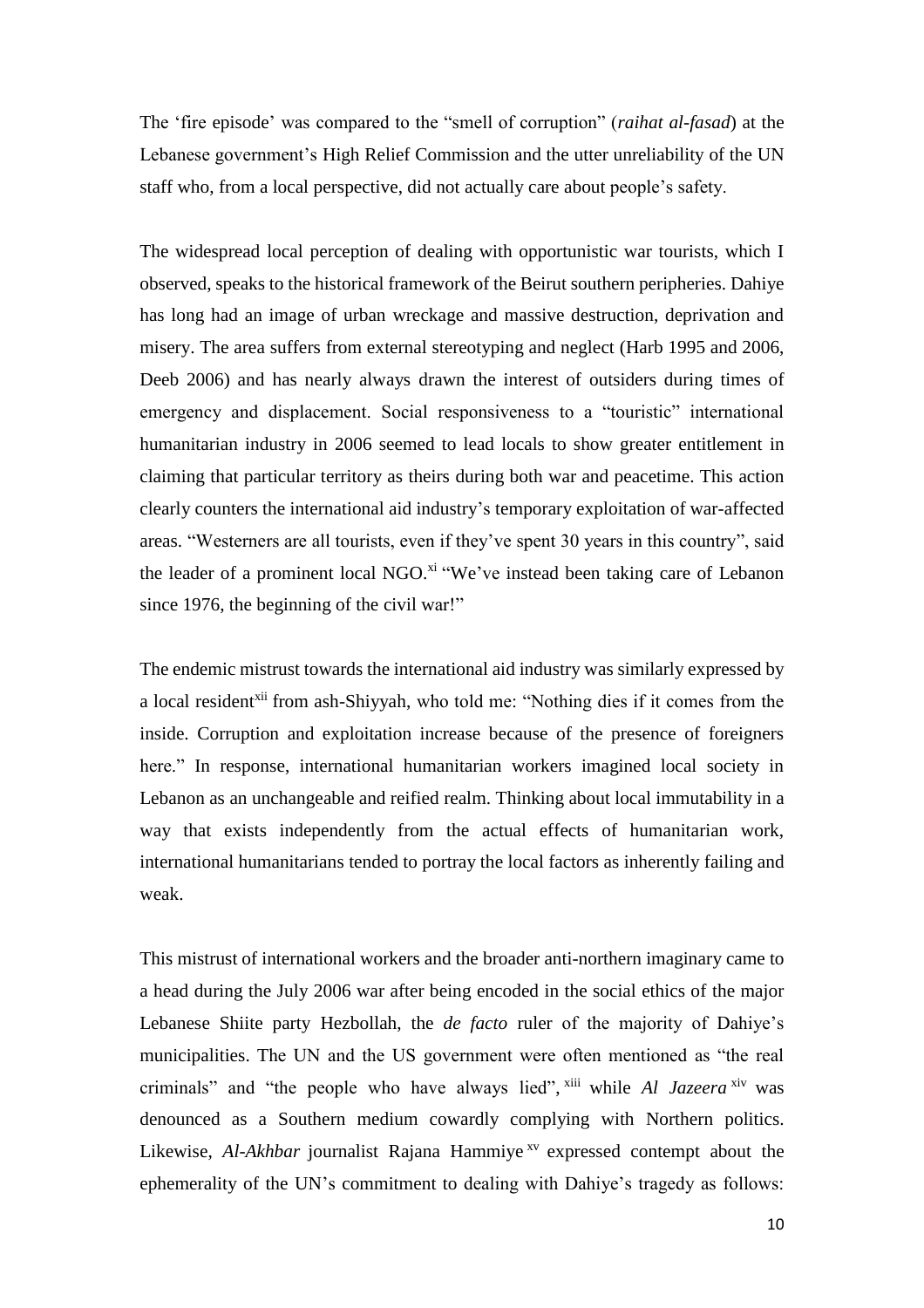"Their visit lasted just for fifty minutes with the leaders of all municipalities."

Owing to the locally-defined INGO voyeuristic and touristic approach to the psychological grievances of war-stricken populations, local residents seemed to relate to Northern-funded reconstruction with resentment and suspicion, despite the official rhetoric boasting an unprecedented level and mode of North-South collaboration.<sup>xvi</sup> The local perception of the fleeting nature of international humanitarian assistance stands in stark contrast to the local way of facing misadventure with a spirit of positivistic normalcy. The affected people's identification with and belonging to their territory also emphasise that Northern interference was unwelcomed, and recalls how thin the line sometimes is between perceived occupation and what is just called assistance,<sup>xvii</sup> in spite of the benefits it might bring. The fact that Dahiye was the birthplace of many social workers was meaningful as a way to uphold local pride in the postwar reconstruction and humanitarian efforts. In this regard, a local social worker<sup>xviii</sup> in postwar Dahiye stated the following:

"The majority of the staff here has grown up in the neighbourhood. I'm a child of this district myself (*ana bint al-manta'a*). We personally know our beneficiaries; we recognise their faces in the street. That is something a foreign NGO can't do."

Similarly, a governmental social worker<sup>xix</sup> observed: "Most of the people who sought shelter in this office during the July war were all acquaintances or already our beneficiaries". In turn, a member<sup>xx</sup> of the Choueifat Council in Dahiye mentioned the moral importance of social work precisely if one was born and bred in the area: "In this municipality, in fact, we're all local members." The same attitude of pride and heroism in remaining and providing services for members of their own community was also expressed by the deputy mayor of al-Ghobeiry's municipality<sup>xxi</sup> in Dahiye, who supports the common spirit of assistance and territorial belonging of all the members of the Union of Dahiye's Municipalities (*Ittihad al-baladiyyat fy'd-Dahiye al-Janubiyye*). These accounts point to the local configuration of Northern-led interventions, which frames humanitarianism as an ephemeral and opportunistic routine business.

### *The politics of blame*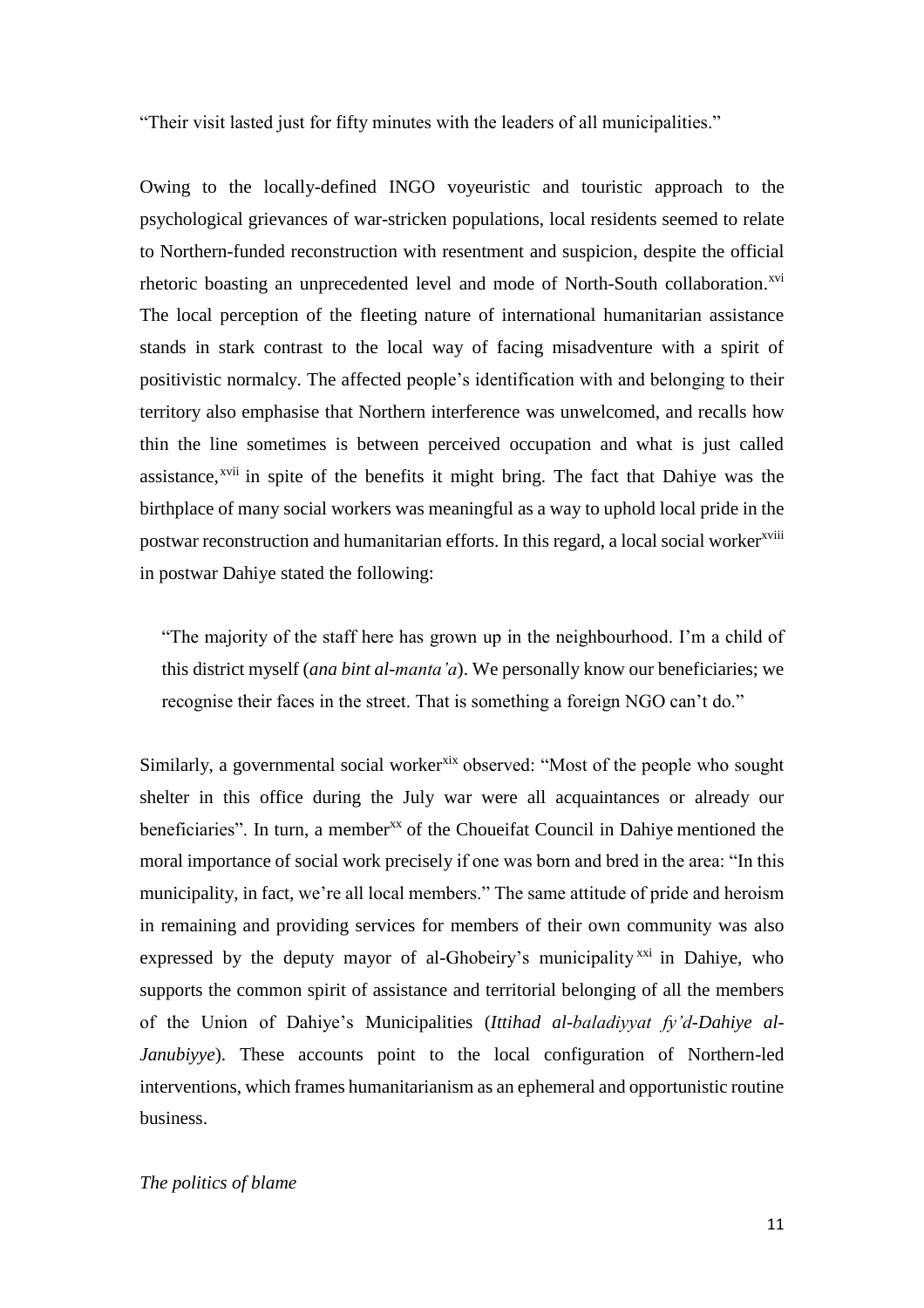While conducting research in Akkar's villages, it became apparent that INGOs frequently adopted the rhetoric of the "politics of blame" (Antze and Lambek 1996, p. XXII) to explain why projects were not succeeding: they blamed donors, local cultural mentality and structures, or evil warlords. Most of the international humanitarian workers I interviewed believed that their programmes were not responsible for deepening the divisions between emergency areas and chronically marginalised spaces. In this scenario, where no one seems to have the capacity to change things, the providers disengage from the consequences of humanitarian assistance – although selflegitimised by the very humanitarian reason (Duffield 2001, Fassin 2012) of doing good unconditionally.

Humanitarian workers, by adopting this politics of blame, often reciprocated people's mistrust towards them, a dynamic which gradually pushes the former to walk away from their own obligations to extend their outreach and properly tailor their projects to the local context. In this vein, humanitarian workers related several episodes in which their beneficiaries tended to lie *because of* their greed. For instance, a humanitarian worker living in an Akkar village affirmed:<sup>xxii</sup>

"Beneficiaries always say that nothing is provided to them, or also that we are corrupt. They don't understand when we simply lack the resources to implement a project properly… Don't believe them when they tell you this; they'd go on and on to complain about anything on Earth. Some of them speak in the name of greed, not grievance."

The corrupt central state and the confessional structure of Lebanese society – where parliamentary seats and governmental roles are allocated on a religious community basis - were usually blamed to justify the aid apparatus's shortcomings. Such a politics of blame was functionally adopted to respond to the Akkar environment, where the distribution of aid to Syrian refugee newcomers antagonised the long-neglected Lebanese among whom they live at present. This point harks back to the aid industry's "culture of justification" (Terry 2002, p. 229) when facing failure.

As mentioned earlier, practitioners' "humanitarian Southism" certainly does not come without an element of self-criticism but deepens practitioners' scepticism about the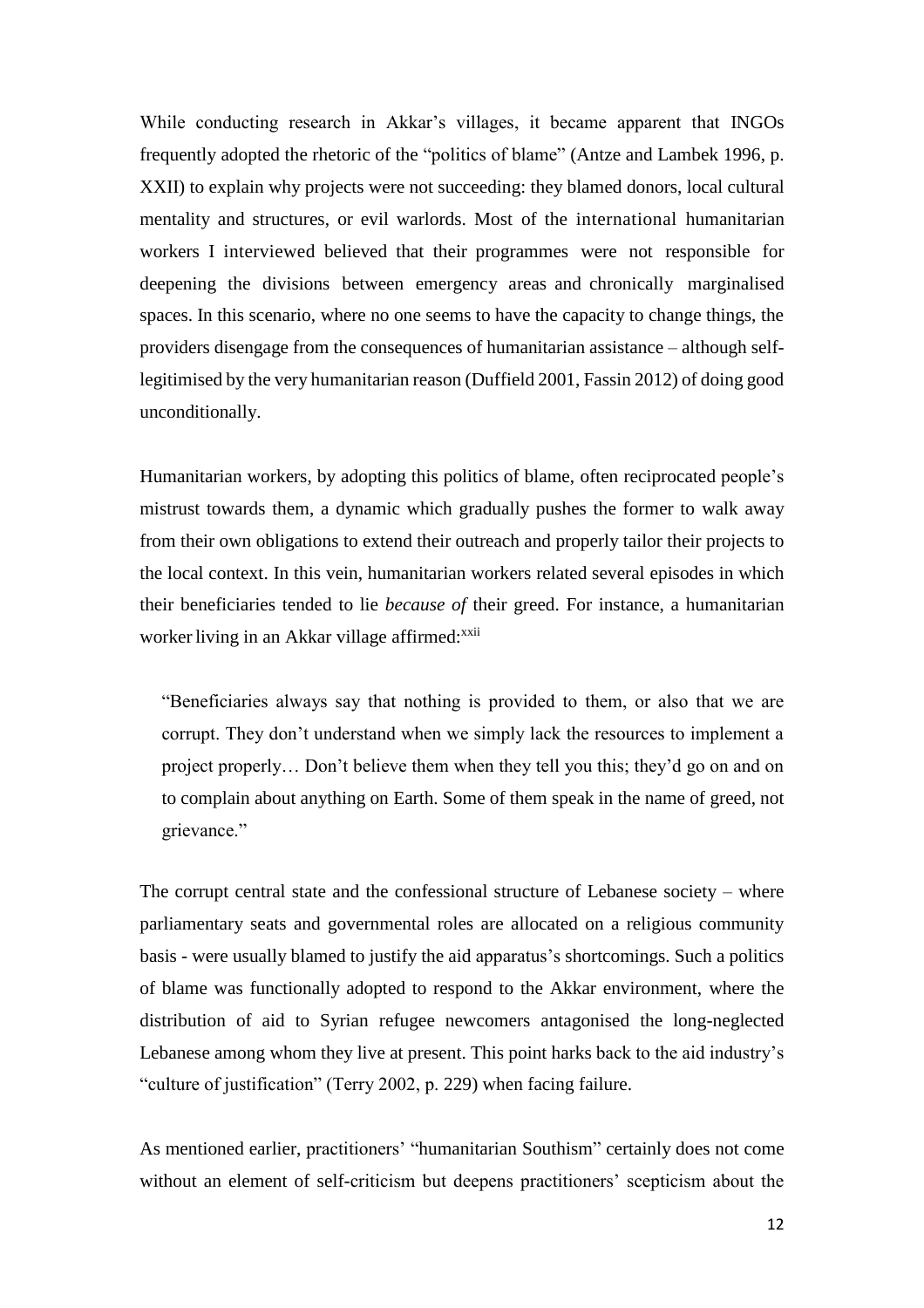humanitarian practice itself. Many practitioner interviewees in the Akkar villages expressed scepticism about the positive results of the projects they were working on, including in terms of practical changes, long-term sustainability, territorial development and organisational approaches to the areas of intervention. Notwithstanding such self-criticism, which counters the epistemic failure explained above, humanitarian workers tended to make a rigorous distinction between their personal scepticism about the material results of their work, and their good intentions, as though the latter could almost "redeem" them from having approached or assessed the territories of intervention inappropriately. The humanitarian politics of blame that I have illustrated thus far, to a certain extent, conveys the moral solipsism of humanitarian action in the everyday life of Akkar's villages, while also suggesting that the origin of technical failure is largely situated in the provision-reception "moral economy" of humanitarianism (Fassin 2005, p. 365).

#### *Syrian refugees and the international community*

Between 2011 and 2013, in the Akkar villages, Syrian refugeehood seemed to become a synonym with international abandonment. This refugee discourse is a revealing form of geopolitical imagination in response to Southism. The continuation of the Syrian conflict was, at that stage, largely attributed to the inaction of the international actors – here international politicians – who, as the majority of the refugees I interviewed pointed out, *had* intervened in Iraq and Libya.

Most of the Syrian refugees I interviewed highlighted that aid providers tended to misinterpret the Syrian conflict and expressed their concerns that the aid industry would soon turn into a reconciliation industry that misrepresents their cultural values and social system. This suggests that some of the refugees were already formulating their thinking on how the post-emergency reconciliation would deal with the Syrian political crisis (on diverse Southern approaches to conflict and reconciliation see Daley, this volume). In this vein, the humanitarian presence was locally perceived as a for-profit enterprise trying to attract as much funding as possible, in which humanist values become market gains of reconstruction and relief projects (Potvin 2013, p. 8).

Until early 2013, 95 per cent of the refugee interviewees mentioned "revolution" (*thawra*) to refer to the events in Syria, as mostly coming from the political opposition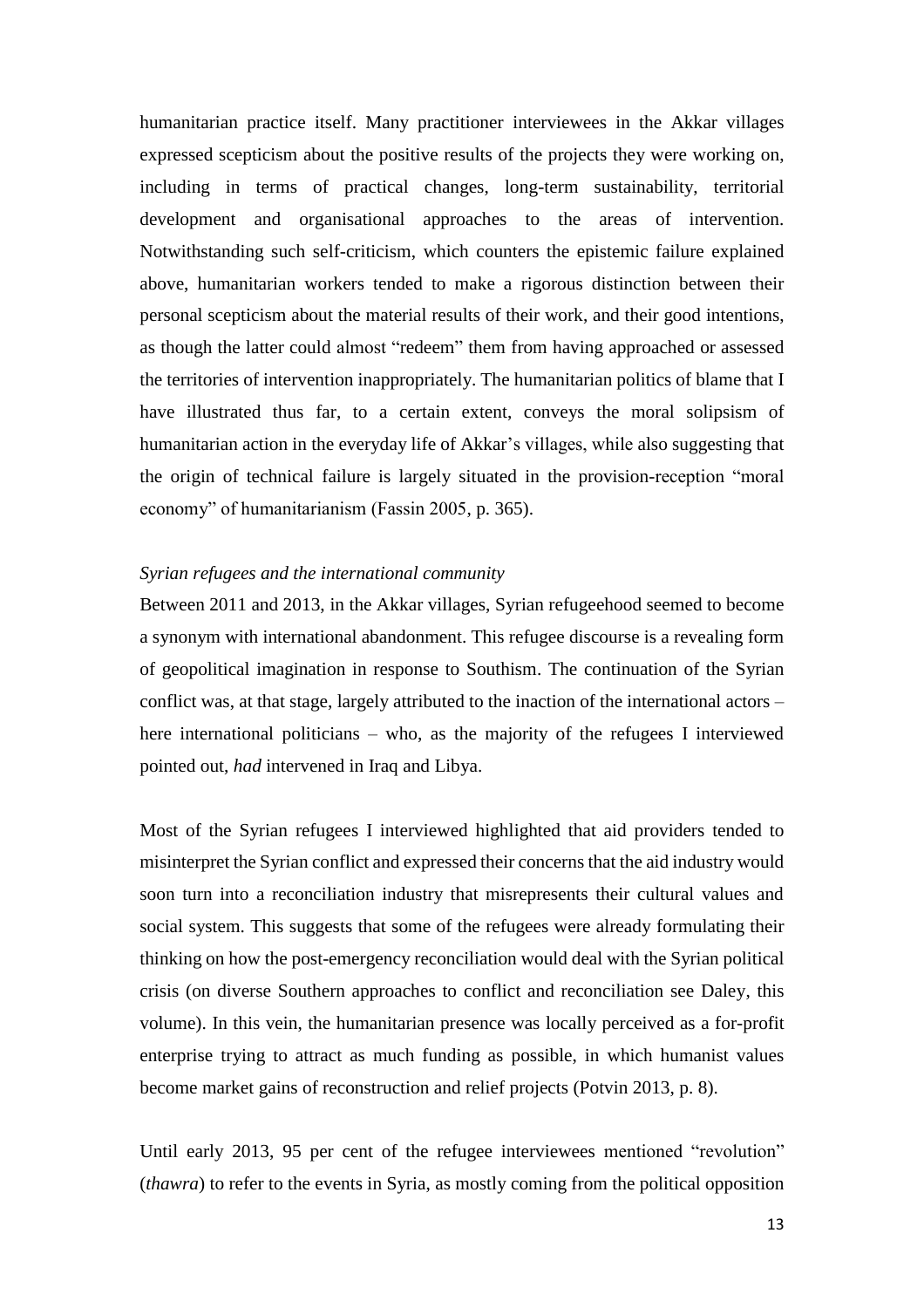majority areas. Hence, Syrian refugee women and men used to vent their frustration over the western media's depiction of the Syrian conflict as a "civil war" (*harb ahliyye*) when it was mainly militias that were fighting each other. The media narratives therefore played a large role in the refugee discourse around the international community in Lebanon. A Syrian refugee<sup>xxiii</sup> originally from ar-Raqqa and based in Bebnin at the time of our interview, showed how the warring parts – the government, its allies, and the variegated opposition - were often incorrectly represented as having the same means. Similarly, another Syrian refugee from Afamia<sup>xxiv</sup> voiced his rejection of the same dominant northern narratives by stating that Syrians were not buying weapons *for the purpose of* fighting each other, but rather of liberating the country.

In all of this, humanitarian organisations were increasingly portraying the conflict as a religiously-motivated one, and some of aid recipients were resentful of the way in which they were dealt with. From the refugees' perspective, aid providers should instead be able to distinguish between root and proximate causes of conflict (Anderson 1999, p. 70) when addressing refugees' problems and designing projects. By this token, a Syrian refugee,<sup>xxv</sup> originally from the countryside of Deir ez-Zor, said he feels unrepresented when he watches the news on TV, and he expressed a sense of being betrayed by the international community. "Betrayal" is a term that I often heard in the refugees' campsites to refer to a part of the Syrian population that remained loyal to the regime and, above all, to the international community, "with whom we'll also need to reconcile", as noted by a Syrian refugee woman<sup>xxvi</sup> in an Akkar village. In this sense, the "international community's betrayal" (*khianet al-mujtama' ad-duwali*) in Akkar consists of the decision to remain politically detached from the Syrian events while parading humanitarian support. Another Syrian refugee woman, xxvii from Homs, similarly argued: "The West and a part of Syrian society have betrayed [us]; that's the only reason why we're still dying everywhere".

The moral indictment that I recorded among refugees whom I encountered in northern Lebanon over the years was primarily directed against the "international community", which I also represented to their eyes in my capacity as an academic researcher. The distance between the territory of intervention and the territory in which decisions are made and where discussions take place, due to the Northern origin of humanitarian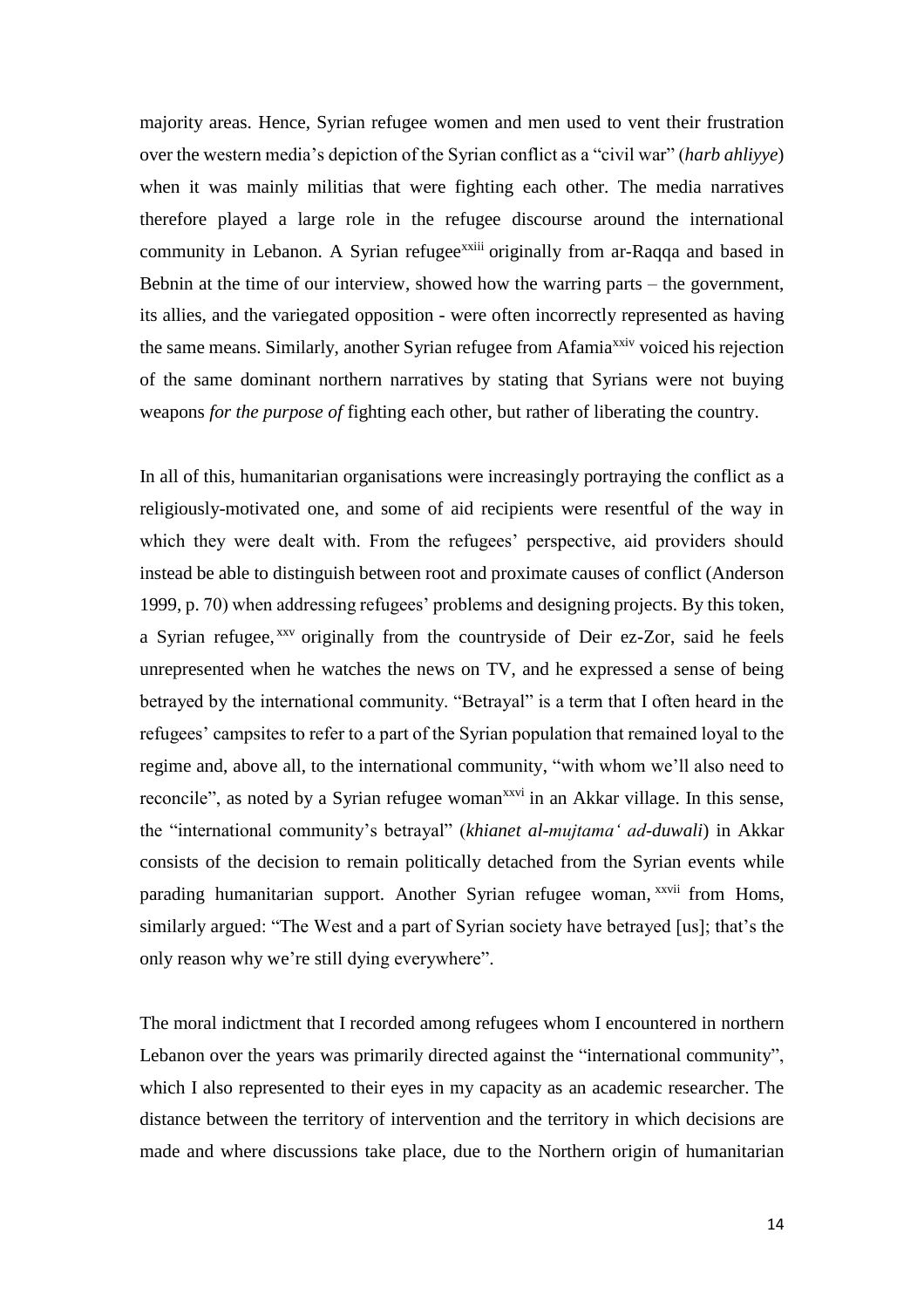orthodoxy, cannot but reproduce North-South power relationships and imaginaries (also see Fiddian-Qasmiyeh, this volume).

In the same vein, in the eyes of the refugees, Islamophobia was the Northern lens to read the refugee South, which led the international community to misrepresent the Syrian conflict. For instance, a Syrian refugee man<sup>xxviii</sup> said that the international community fears abstract forms of Islam and draws an arbitrary line between an extremist, "terrorist" Islam, and a "moderate" Islam that could be acceptable to the West: "The international community believes that *we* need to learn from the outside what humanity (*insaniye*) and reconciliation (*musalaha*) mean." He therefore expressed his frustration that the international community limited itself to providing aid, which epitomises their "modern conscience given an alibi" (Rieff 2002, p. 96). The humanitarian operations were in fact viewed as a surrogate for the international community's political inaction: such a moderate form of support was theorised as a way of compensating for not having taken a clear stance in the Syrian conflict and not having supported the popular uprising. This assistential but apolitical form of Southism was locally rejected through the contestation of the international community's inaction.

#### **The Southist "need to be there"**

By way of conclusion, there is a complex and changing interspace between locals and internationals, which, in discussing Southism, still marks the importance of passports and nationality. As discussed above, foreign aid providers in Dahiye and Akkar often stressed their "need to be there", thus suggesting that locals would be unable to do what the international actors do because locals would not be able to replace internationals in areas where they would not feel politically - and religiously - comfortable. The words of an international humanitarian worker<sup>xxix</sup> in al-Qobaiyat (Akkar) postulate a Lebanon that, without international aid providers, would face even greater hardships: "Local people don't want to work in places that don't territorialise their own community, and, as a result, wouldn't act in neutral ways when facing issues that should be dealt with in a merely 'humane' way." The implicit way of rendering "humane" synonymous with "neutral" and "apolitical", and the perspective of feeling politically impartial and materially necessary for the South, were not exclusive to internationals. Similarly, the international humanitarian workers interviewed believed that, without external "therapeutic intervention" (Pupavac 2004), social changes would engender higher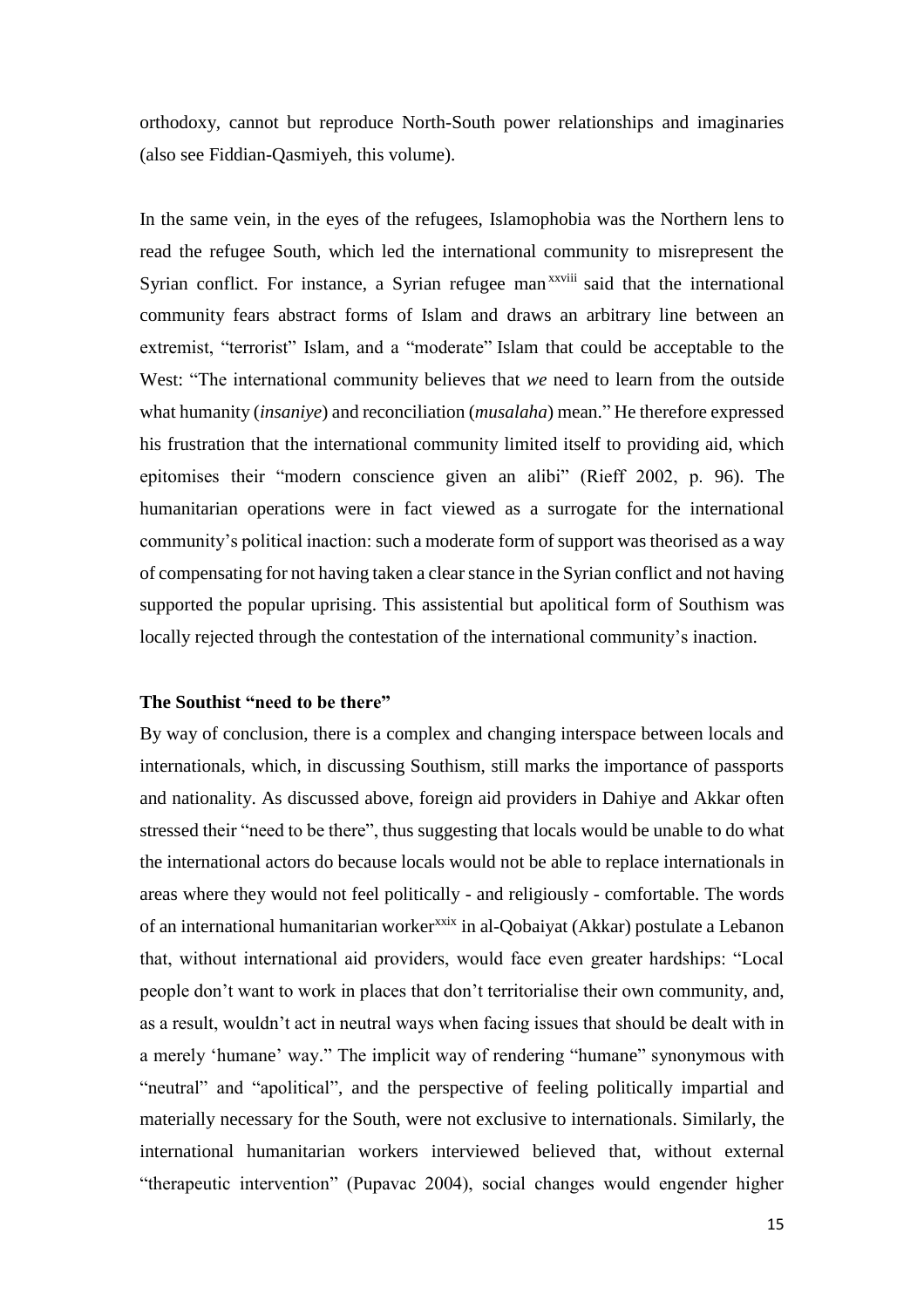levels of domestic violence and instability. From this perspective, the only alleviation of daily grievance in the addressed territories is predominantly *owed to* international humanitarian operations. Such a logical implication does not seem to take into account that any external intervention, even if "humanitarian," tends to reduce territorial and historical self-esteem to a certain extent (Harb 2006) and triggers the inner feeling that suffering can only be alleviated from the outside.

The widespread belief that humanitarian neutrality is solidly tied up in the official legitimacy of international interventionism – and that the international aid providers are deemed mostly capable of upholding such neutrality – contribute to the North-South imaginary that the local is inherently weak and needs to be managed from the outside and therapeuticised. Against this backdrop, Southerners, in response to provision, reconfigure humanitarian presence and action in terms of political solidarity.

With the double risk of diluting and unlearning 'the Souths' in a stigmatised single 'North,' scholars have generally identified a monolithic humanitarian "common culture" as a mere expression of "the humanitarian international" (Sen 1981). Nevertheless, I have argued that Southism should be de-geographicised as a more complex discourse instrument, since local providers increasingly adopt the role of trustworthy partners for foreign aid providers, temporarily blurring separation lines that re-emerge as highly significant in times of actual risk. International humanitarian workers usually cooperate with locals to secure indigenous guidance and localise their work.<sup>xxx</sup> In addition, there is a deliberate form of cooperation with local partners to make visible the external effort to respect local specificities and desires, as if such cooperation could ever be a guarantee for overarching neutrality, transparency and professional honesty. However, as shown, local participation is not necessarily a guarantee for "subaltern" knowledge (Spivak 1999). We therefore need a flexible geography of Southism, which disappears when irrelevant and re-emerges when able to unfold the *ad hoc* performative roles of nationality.

In the framework of the humanitarian economy, Northerners currently approach Southerners in two different ways: the first encounter involves the effort to realise a concerted "need to help" which can merge Northern and Southern standards and models of care; the second encounter involves the implementation of this need through a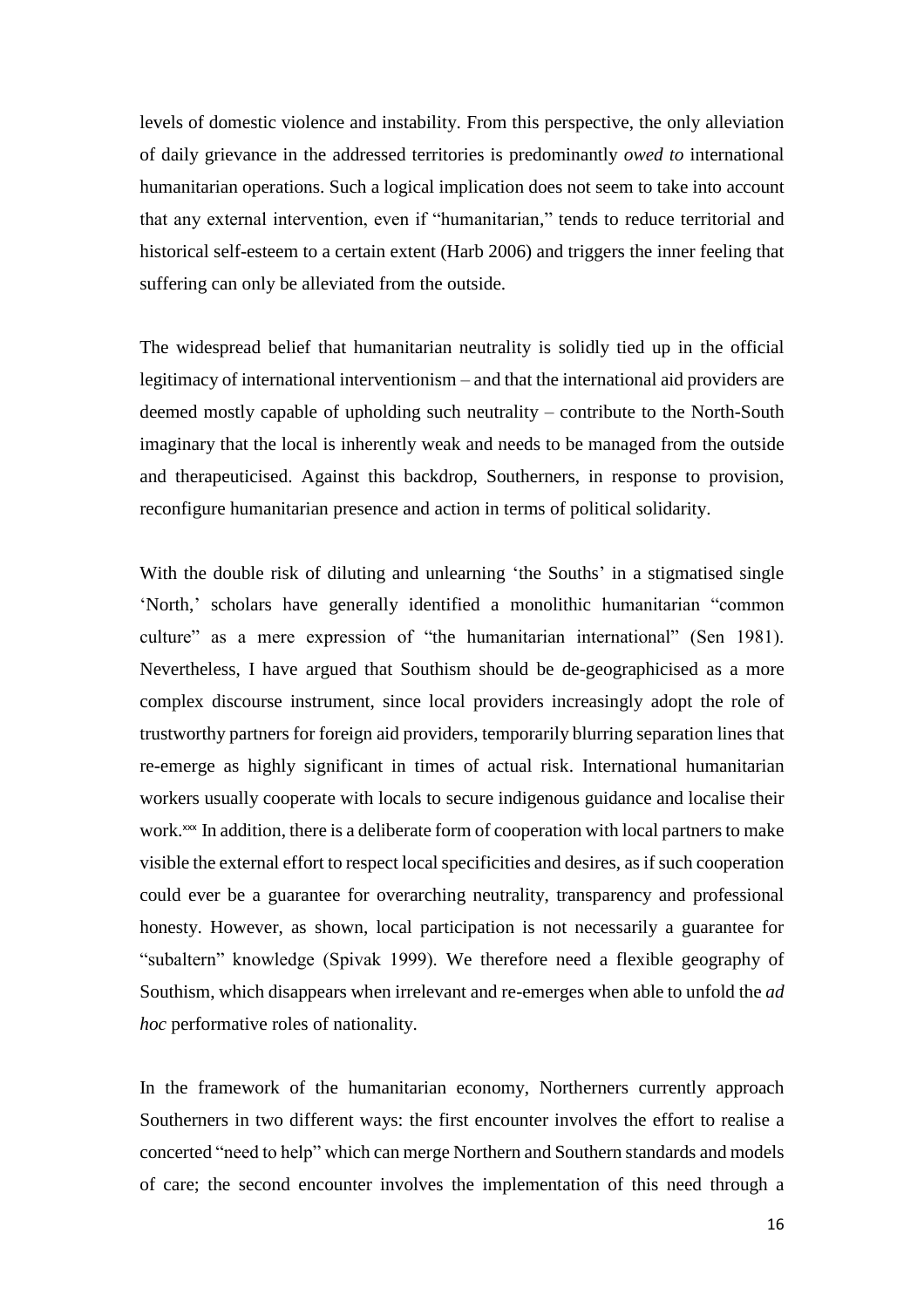gradual disengagement from responsibility and donorship (Slaughter and Crisp 2009).

I have also sought to illustrate the ways in which the South projects onto the North its own interpretation of humanitarian provision as an integral part of political solidarity and solutions, which have so far been deemed as insufficient or lacking in both the case of the July 2006 war and the 2011-ongoing Syrian political crisis. In this sense, the humanitarian economy is an inter-relational realm where passports simultaneously hold partial and contextual relevance. This chapter has tried to unfold this relevance in a bid to examine North-South encounters and imaginations and to problematise a range of ethnic and political geographies. The discursive strategy of Southism has here helped to capture the humanitarian lifeworlds and their (actual and imagined) encounters with local and refugee thinking and attitudes.

### **References**

Agamben, G., 1998. *Homo Sacer: Sovereign Power and Bare Life*, trans. Daniel Heller-Roazen. Stanford, CA: Stanford University Press.

Anderson, M. B., 1999. *Do no Harm. How Aid can support Peace – or War.* Boulder, CO: Lynne Rienner Publishers Inc.

Arendt, H., 1958. *The Human Condition*. Chicago, IL: Chicago University Press.

Arendt, H., 1994. *On Revolution,* New York: Penguin Books.

Barnett, M. N., 2011. *The Empire of Humanity. A History of Humanitarianism*. Ithaca, NY: Cornell University Press.

Bhaskar, R., 2000. *From East to West: Odyssey of the Soul*. London: Routledge.

Butt, L., 2002. The Suffering Stranger: Medical Anthropology and International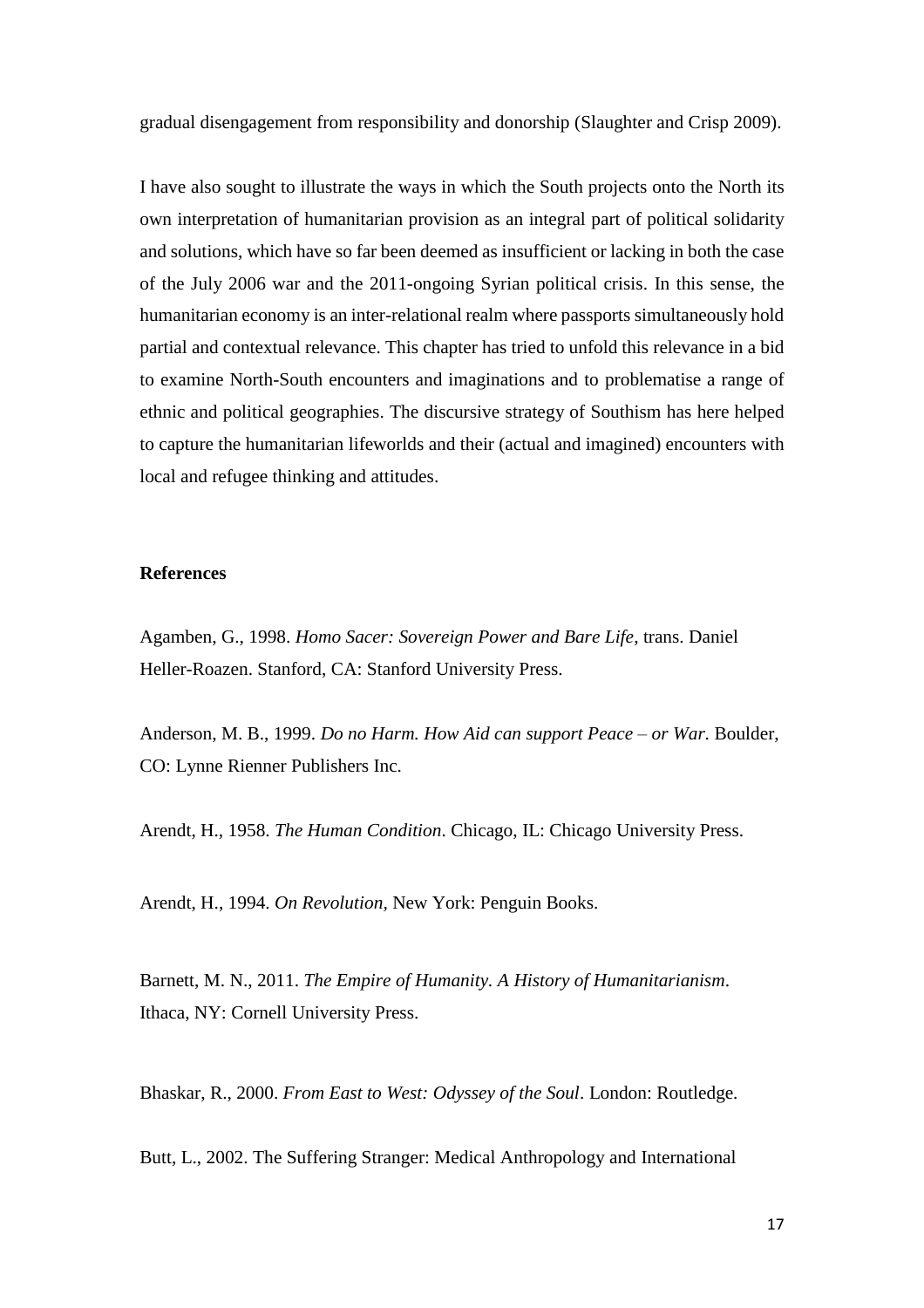Morality. *Medical Anthropology,* 21, 1-24.

Deeb, L., 2006. *An Enchanted Modern: Gender and Public Piety in Shi'i Lebanon.*  Princeton, NJ: Princeton University Press.

Duffield, M.R., 2001. *Global Governance and the New Wars: the Merging of Development and Security*. London: Zed Books.

Duffield, M.R., 2015. From Immersion to Simulation: Remote Methodologies and the Decline of Area Studies. *Review of African Political Economy,* 41(sup1), 75-94.

Fassin, D., 2005. Compassion and Repression: The Moral Economy of Immigration Policies in France. *Cultural Anthropology* 20(3), 362-387.

Fassin, D., 2012. *Humanitarian Reason. A Moral History of the Present.* Berkeley: University of California Press.

Fayyad, A., 2008. *Fragile States: Dilemmas of Stability in Lebanon and the Arab World*. London: INTRAC.

Ferguson, J., 1994. *The Anti-politics Machine. Development, Depoliticization, and Bureaucratic Power in Lesotho*. Minneapolis: University of Minnesota Press.

Fischer, W., 1997. Doing Good? The Politics and Antipolitics of NGO Practices. *Annual Review of Anthropology,* 26, 439-464.

Hanieh, A., 2015. Shifting Priorities or Business as Usual? Continuity and Change in the post-2011 IMF and World Bank Engagement with Tunisia, Morocco and Egypt. *British Journal of Middle Eastern Studies,* 42(1), 119-134.

Harb el-Kak, M., 1995. *Politiques Urbaines dans la Banlieu au Sud de Beyrouth.*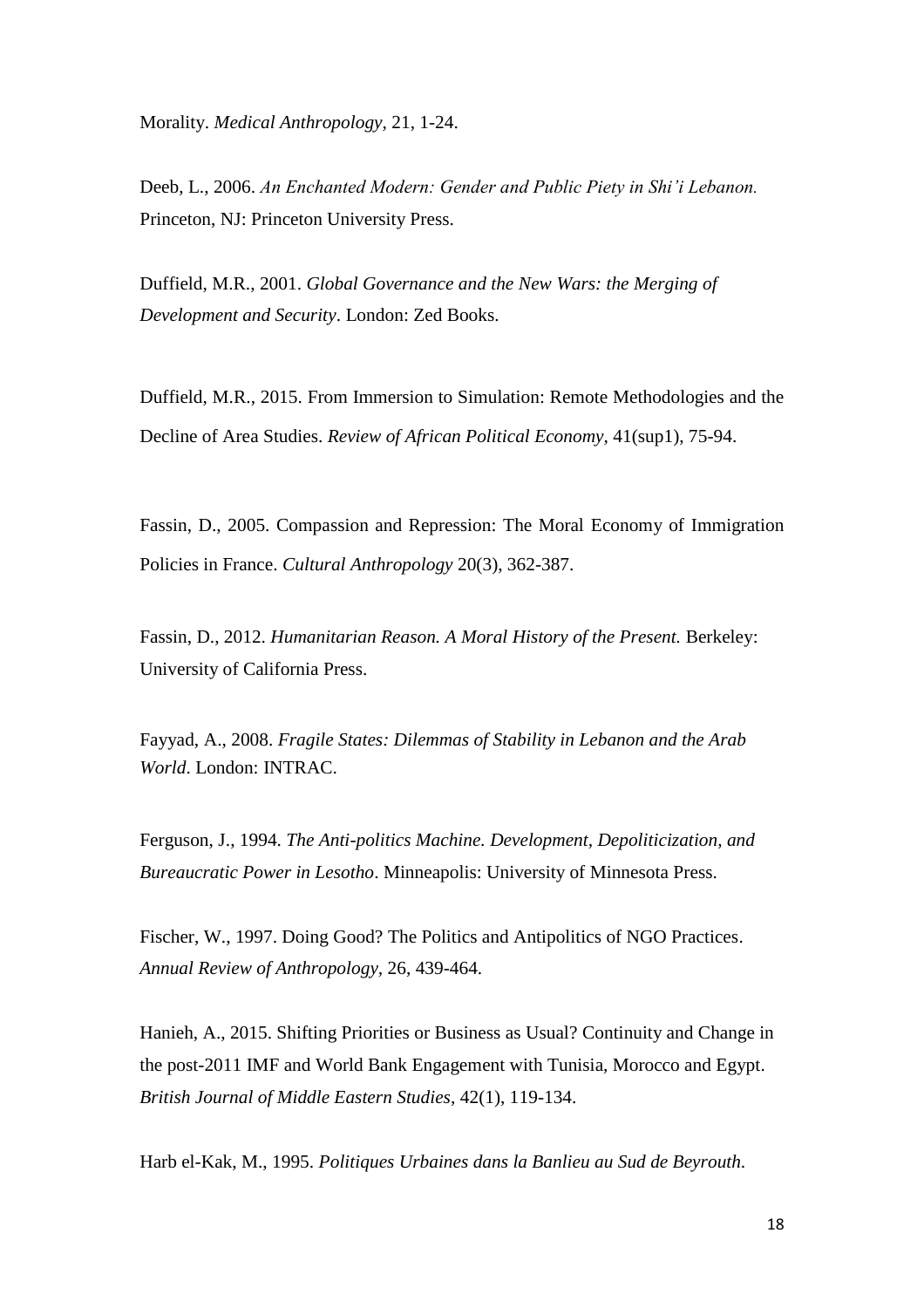Arnaud, Institut d'Urbanisme de l'ALBA: Universite' de Balamand.

Harb el-Kak, M., 2006. La Dahiye de Beyrouth: Parcours d'une Stigmatisation Urbaine, Consolidation d'un Territoire Politique. *In*: J. Depaule, *Les mots de la stigmatisation urbaine*, 199-224. Paris: UNESCO.

Malkki, L., 2015. *The Need to Help: The Domestic Arts of International Humanitarianism.* Durham: Duke University Press.

Mac Ginty, R., and Hamieh, C. S., 2010. Made in Lebanon: Local Participation and Indigenous Responses to Development and Postwar Reconstruction. *Civil Wars* 12(1- 2), 47-64.

Mercer, C., and Green, M., 2013. Making Civil Society Work: Contracting, Cosmopolitanism, and Community Development in Tanzania. *Geoforum* 45, 106-115.

Pandolfi, M., 2000. *The humanitarian industry and the supra-colonialism in the Balkan territories*. Paper presented at the Seminar in Postcoloniality, Subjectivity and Lived Experience, Friday morning seminar on Medical Anthropology and Cultural Psychiatry, Boston: Harvard University.

Polman, L., 2011. *War Games: The Story of Aid and War in Modern Times*. NY: Viking Press.

Potvin, M., 2013. *Humanitarian Urbanism under a Neoliberal Regime. Lessons from Kabul (2001-2011),* Paper presented at the International RC21 Conference held in Berlin (Germany), 29-31 August.

Prendergast, J., 1996. *Frontline Diplomacy: Humanitarian Aid and Conflict in Africa*. Boulder: Lynne Rienner Publications.

Pupavac, V., 2004. War on the Couch: the Emotionology of the New International Security Paradigm. *European Journal of Social Theory*, Sage Publications, 7-149.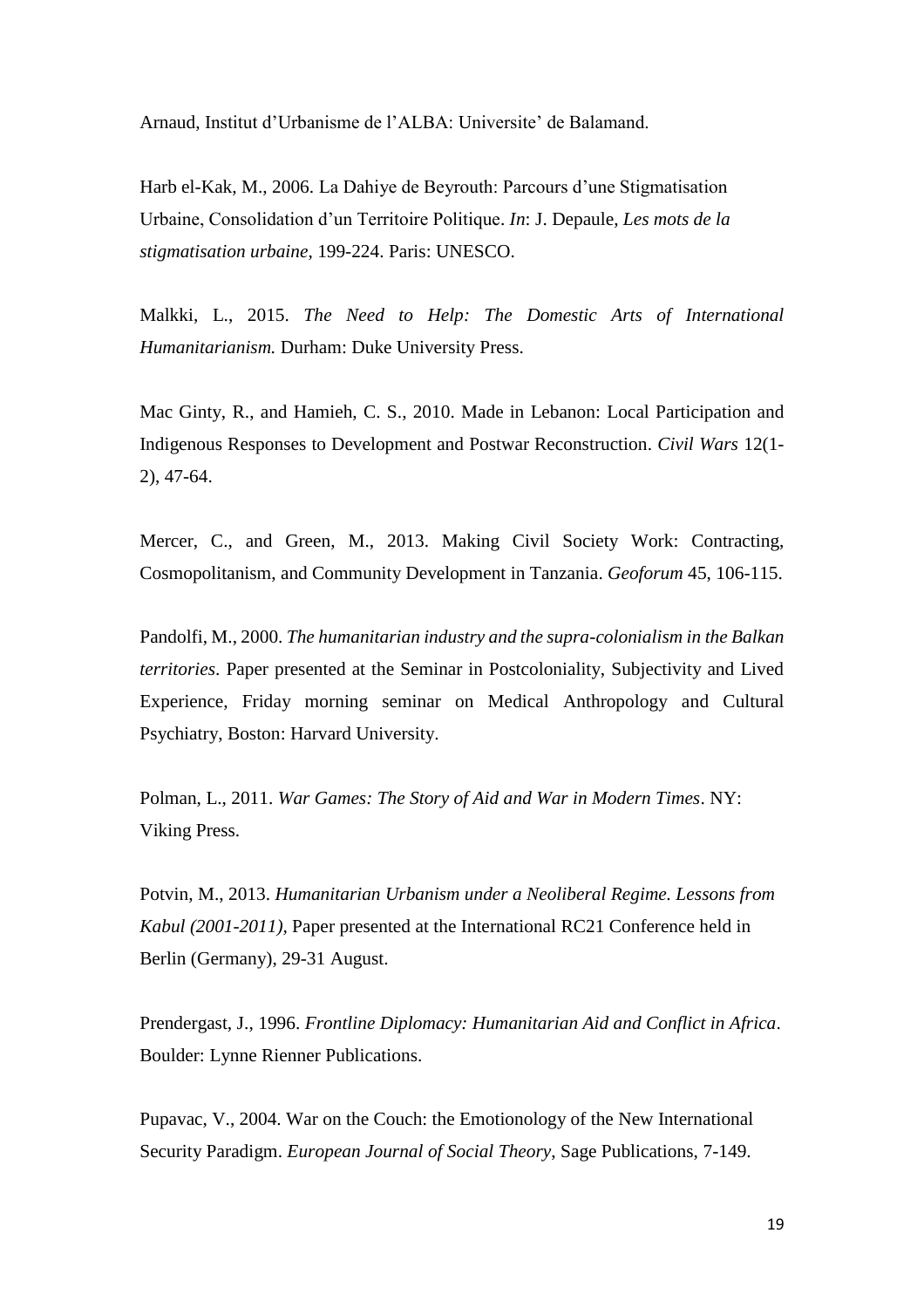Rieff, D., 2002. *A Bed for the Night: Humanitarianism in Crisis. With an Afterword on Iraq.* NY: Simon & Schuster Publishers.

Said, E., 1978. *Orientalism*. London: Routledge.

Schuller, M., 2012. *Killing with Kindness: Haiti, International Aid, and NGOs.* New Brunswick: Rutgers University Press.

Sen, A., 1981. *Poverty and Famines: An Essay on Entitlement and Deprivation.* Oxford: Oxford University Press.

 Slaughter, A., and Crisp, J., 2009. *A Surrogate State? The Role of UNHCR in Protracted Refugee Situations,* Research Paper No.168. New Issues in Refugee Research. Geneva: UNHCR.

Spivak, G.C., 1999. *A Critique of Postcolonial Reason. Towards a History of the Vanishing Present*. Cambridge: Harvard University Press.

Spivak, G.C., 2004. Righting Wrongs. *The South Atlantic Quarterly,* 103(2-3), 523- 581.

Terry, F., 2002. *Condemned to Repeat? The Paradox of Humanitarian Action*. Ithaca: Cornell University Press.

 $\overline{a}$ 

<sup>i</sup> Throughout this chapter I have opted to transliterate Arabic terms and names as spoken in the Lebanese dialect terms and names..

ii On Northern- and Southern-led humanitarianisms, see Fiddian-Qasmiyeh in this volume, and www.southernresponses.org.

iii Among these 68, there were 23 working for faith-based organisations (FBOs) and 45 for secular NGOs; 38 for international NGOs (INGOs) and 30 for local NGOs.

iv Among the 43, 17 were working for local and Arab Gulf FBOs, 20 for secular INGOs and 6 for different UN agencies.

v Interview conducted with the representative of an international NGO, Beirut, November 9, 2011. vi Interview conducted in al-Qobaiyat, northern Lebanon, on November 30, 2012.

<sup>&</sup>lt;sup>vii</sup> An exception is made for the UN staff living in Naqura (Lebanese southern border town), where the UN Interim Forces in Lebanon (UNIFIL) headquarters are located.

viii Interview conducted in al-Qobaiyat, northern Lebanon, on December 9, 2012.